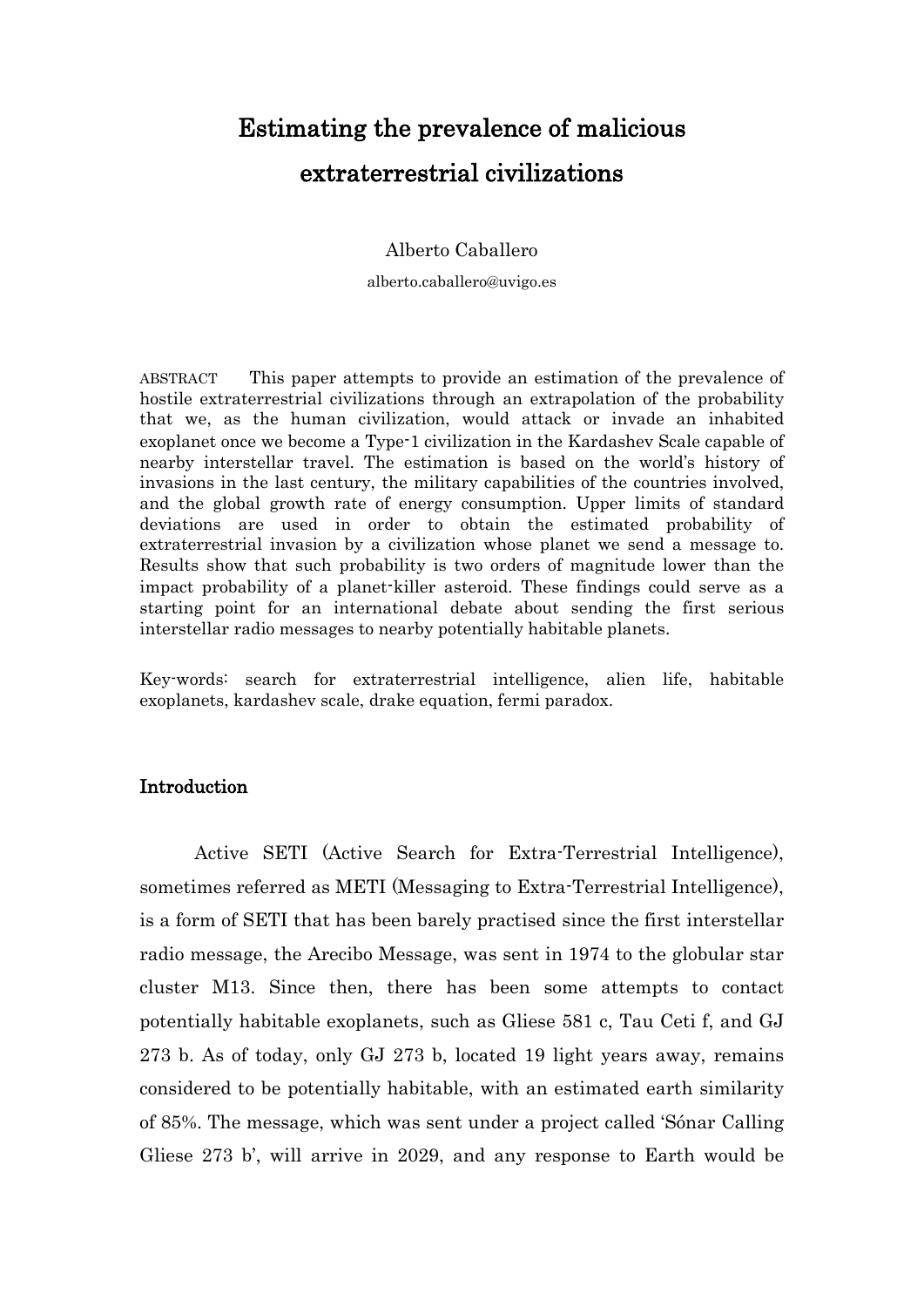received as of 2041. The problem is that the message only contained music and a scientific tutorial to decode it. This is, it was a symbolic interstellar message, and therefore unlikely to be received and decrypted by any civilization provided that it exists.

The cause why there has been no serious attempts to send a radio message to a potentially habitable exoplanet is because there has been no international debate to discuss the possibility of doing it, and there has been no discussion because there is a prevailing fear in the scientific community that the message could be picked up by a malicious extraterrestrial civilization. Such civilization could be more advanced than ours, and perhaps interested in exploiting the resources of our planet by force.

For this reason, it becomes urgent to find an approximation to determine how likely it would be that an intelligent civilization living in the exoplanet we message has malicious intentions and poses a threat to humanity. Zero risk does not exist, and will never exist. However, if such risk is similar than that of other natural catastrophic events that could affect the entire Earth, then theadvantages that would derive from finding and communicating with an intelligent civilization could greatly exceed its drawbacks. Ironically, this would be the case if the extraterrestrial civilization is far more advanced than ours, which could allow us to improve our technology and provide humanity with significant benefits.

## Methodology

The estimation of the probability of an intelligent civilization being malicious is based on the probability of humanity posing that same threat to them once it becomes a Type-1 civilization capable of nearby interstellar travel. To do so, a frequency distribution of the countries that have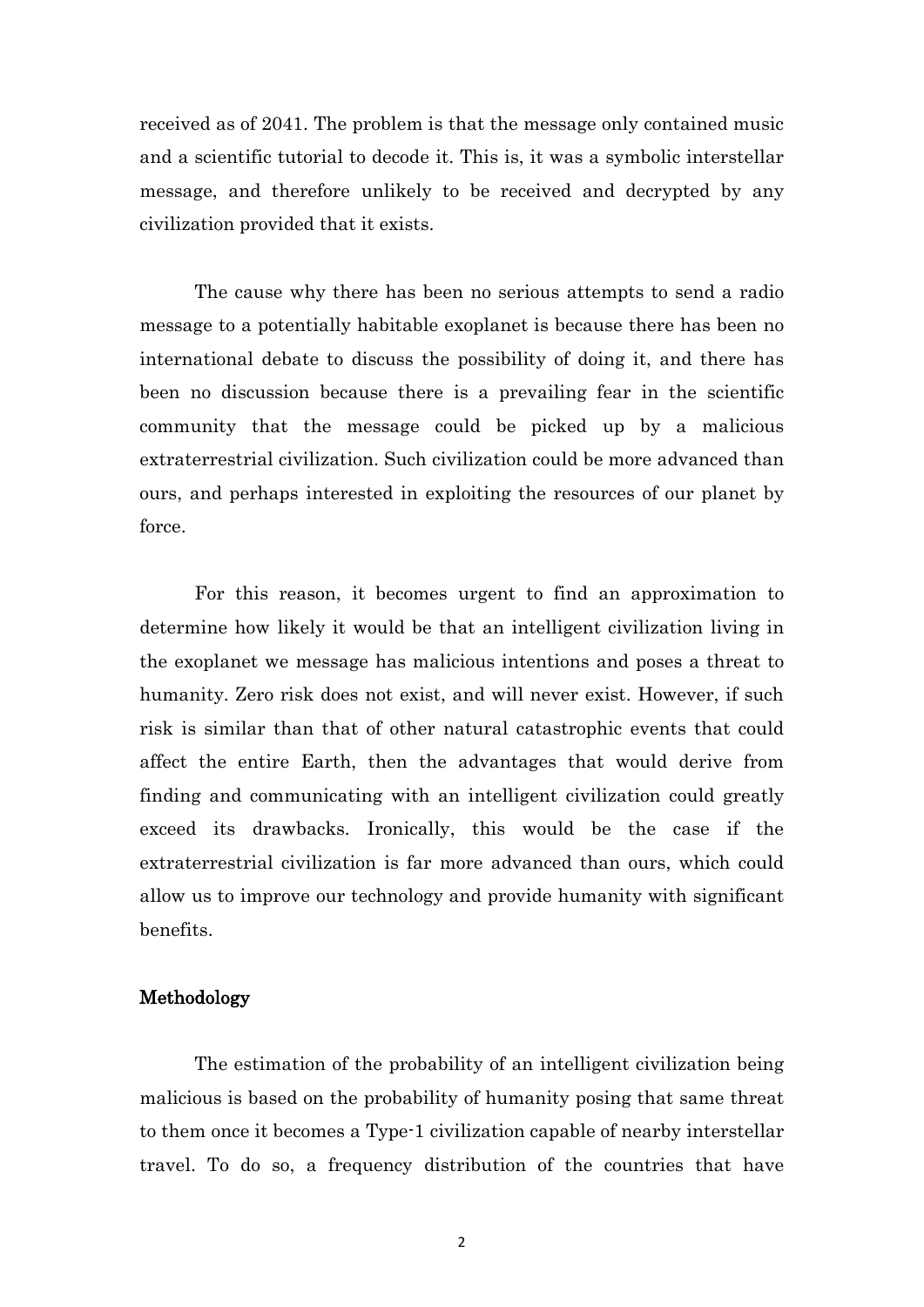invaded others between 1915 and 2022 is conducted. A total of 51 countries are found to have invaded another country at some point during the referred time frame. The invaders in World War Iand II are limited to those that initially started the invasions and triggered the rest of them. Those invasions that formed part of a large occupation plan including several countries are counted as a single invasion. Moreover, civil wars are not taken into account since they do not involve the invasion of any foreign territory.

The probability of invasion of each country is weighted with its percentage of global military expenditure, which can be considered as a variable of capability. With a weighted average mean [1], the individual probabilities of invasion are then added and divided by the total number of countries in order to estimate the current human probability of invasion of an extraterrestrial civilization.

$$
W = \frac{\sum_{i=1}^n w_i X_i}{\sum_{i=1}^n w_i} \quad_{[1]}
$$

$$
\sigma = \sqrt{\frac{\sum (x_i - \mu)^2}{N}}_{[2]}
$$

$$
f(x)=a(1+r)^x\quad \quad \text{[3]}
$$

With the upper limit obtained from the standard deviation [2] of the human probability of invasion and the average rates of global invasion as well as energy consumption, an exponential growth calculation [3] allows us to estimate the probability of invasion of a Type-1 civilization. The minimum estimated number of potentially habitable planets in our galaxy and the upper-limit of the standard deviation of the estimated number of intelligent civilizations in our galaxy allow us to obtain the probability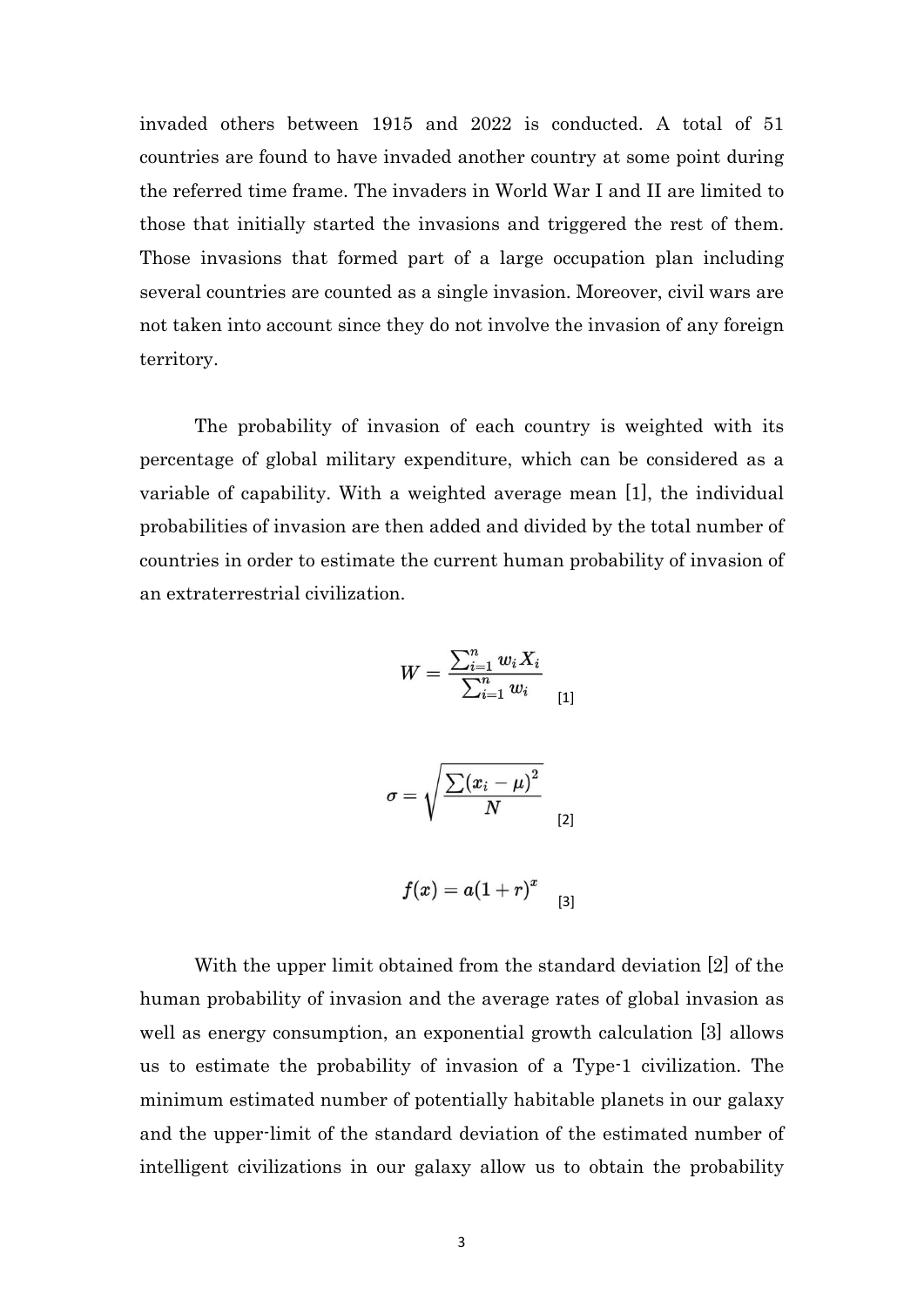that the exoplanet we message has complex life. This probability is then multiplied by the probability that any civilization has malicious intentions, which yields the total probability that the exoplanet we specifically send an interstellar message to is inhabited by a malicious civilization. Based on that same upper-limit , we can obtain the population of those that would be malicious and, therefore, likely to invade or attack the Earth.

### Results

After calculating the weighted probabilities of invasion of each country [see figure 1], and considering that Earth has a total of 195 official countries, the estimated probability of invasion bya Type-0 civilization as humanity not capable of interstellar travel is 0.026%. However, given the threat that a malicious civilization would indeed pose, it is better to work with the upper-limit of the estimated probability of invasion as well as number of intelligent civilizations in our galaxy. The upper limit of the standard deviation gives a probability of invasion of 0.028%.



Figure 1 - Logarithmic-scale distribution of weighted probabilities of invasion bycountry

Now we have to search for a correlation between the global probability of invasion and the global energy consumption, which reflects technological advancement in the Kardashev Scale. In the last 50 years [see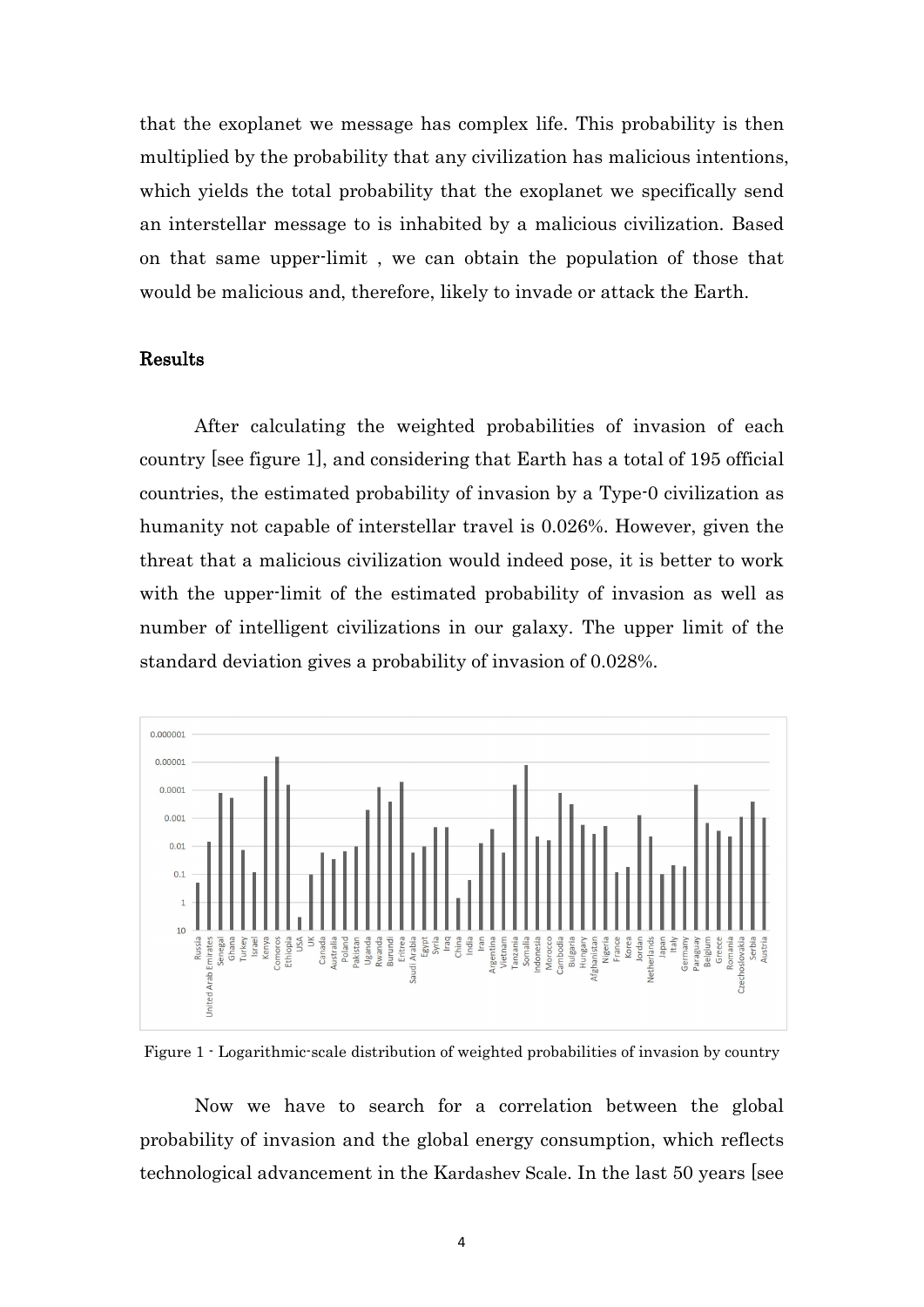figure 2], the frequency of invasions has been decreasing at an average rate of 1.15%. Meanwhile, world energy consumption has been increasing at a steady pace of 2.24%. We can extrapolate the data to determine whether a more advanced civilization could be more or less prone to invade our planet than humanity invading theirs. With an average global consumption of 3.14E13 watts, humanity is expected to become a Type-1 civilization (1E16 watts) in 259.5 years. Such civilization has an estimated probability of 0.0014% of invadinganother one. Based on the upper limit of the estimated number of civilizations, which is 15,785 (Maccone, 2012), the estimated number of malicious civilizations is 0.22.



Figure 2 - Comparison between global invasion frequency (gray) and energy consumption (green) from 1967 to 2019

However, we want to calculate the probability that the exoplanet we specifically send a message to is inhabited by a malicious civilization. Not every habitable exoplanet is expected to have complex life. Based on the estimated number of potentially habitable planets in our galaxy, which is a minimum of 40 billion planets (PHL, 2022), and the upper limit of the estimated number of civilizations (15,785), the probability that the planet we message has a civilization with malicious intentions goes down to 5.52E-8 %.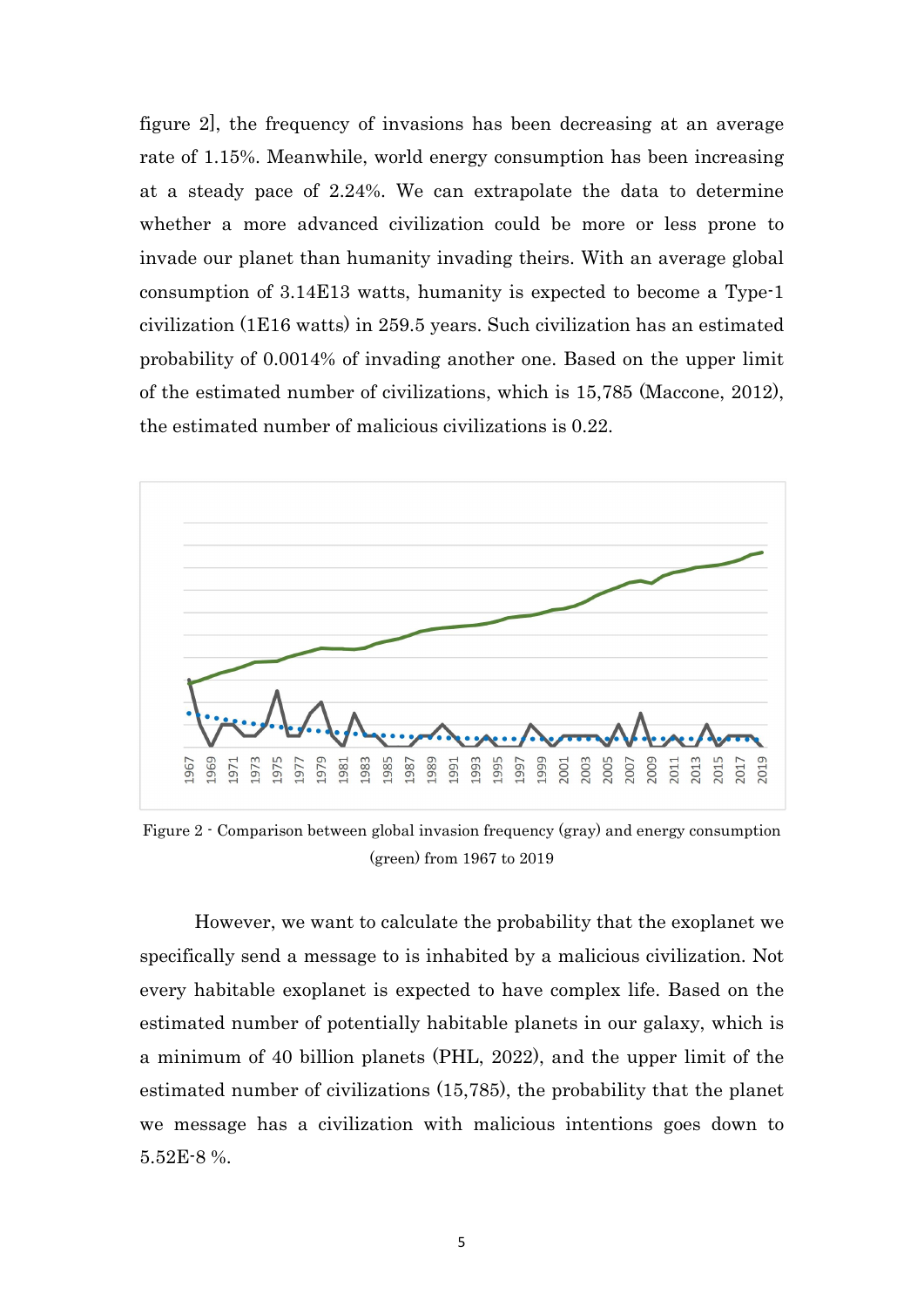We can now compare the probability of invasion of a civilization more advanced than humanity with the probability of a planet-killer asteroid collision. The impact probability of a Chicxulub-like asteroid (which led to the extinction of 75% of life) is only one every one hundred million years, or 1E-06 % (CNEOS, 2022). The probability of extraterrestrial invasion by a civilization whose planet we message is, therefore, around two orders of magnitude lower than the probability of a planet-killer e asteroid collision. Some attempts are currently being made through NASA's DART mission to deflect potentially hazardous asteroids such as Didymos B, a 160-meter asteroid, much smaller than the Chicxulub asteroid of 10 kilometers in diameter. The possibility of an asteroid colliding with Earth will always exist, including those of interstellar origin that we are not aware of.

For the probability of invasion by a messaged extraterrestrial civilization to reach the impact probability of a Chicxulub-like asteroid, we could send a maximum of 18 interstellar messages to different potentially habitable exoplanets. That limit increases when comparing it with the impact probability of smaller yet global-scale asteroids. For example, the impact probability of a 1-km asteroid that would produce a global catastrophe is 0.001% - one every 100,000 years. Such asteroid would produce an estimated number of near 2 billion deaths (CNEOS, 2022). For the probability of invasion by a messaged extraterrestrial civilization to reach such probability, we could send a maximum of 18,000 messages to different habitable planets, which would increase our chances of extraterrestrial contact while minimizing the risks.

# **Conclusions**

An extrapolation from all the invasions that occurred on Earth in the last century shows an estimated probability of 5.52E-8 % that a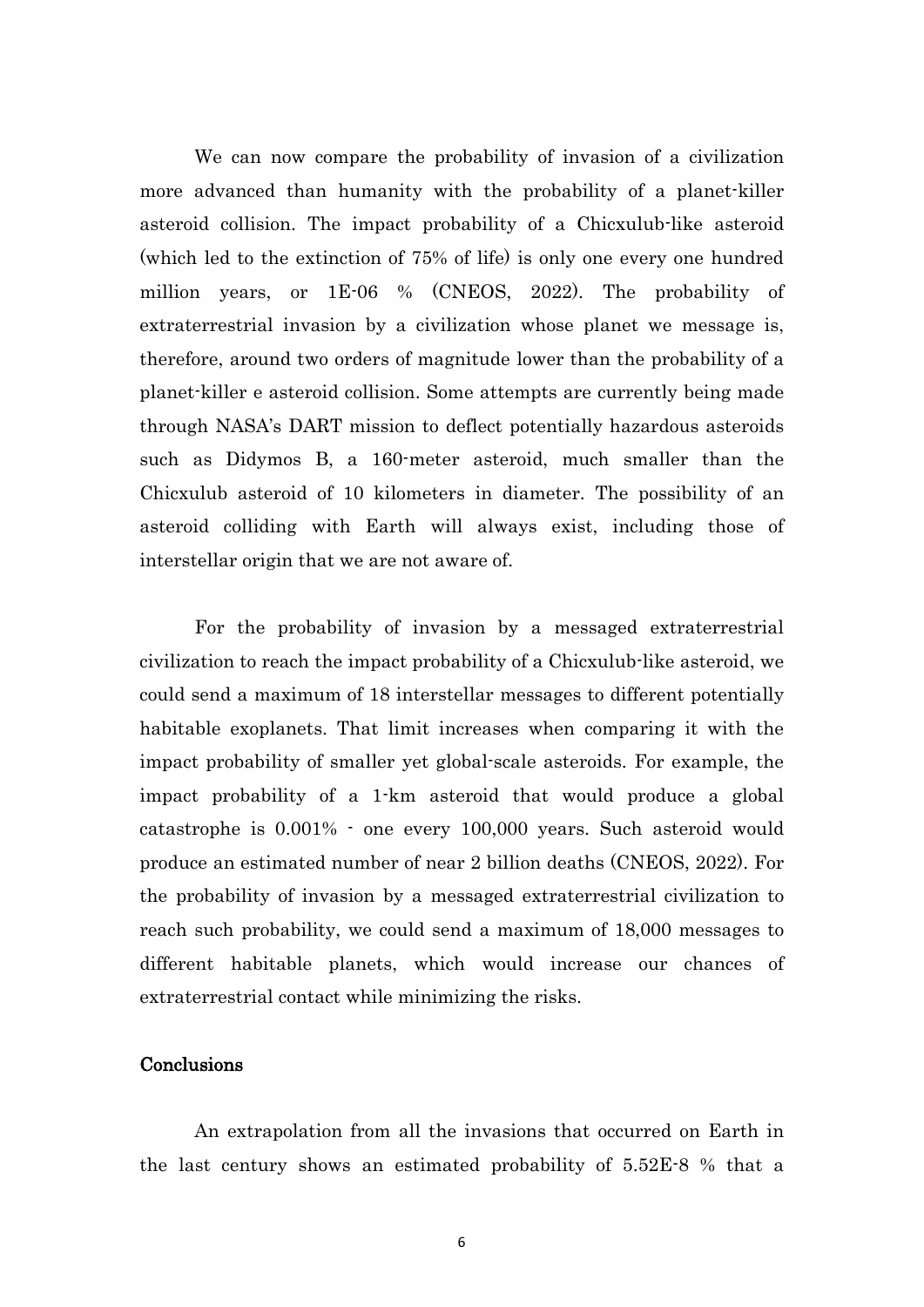messaged extraterrestrial civilization - or a faction of it - would have hostile intentions towards humanity, as well as a total of 0.22 malicious civilizations. Such a low probability is due to the fact that the estimated number of potentially habitable planets is much higher than the number of Type-1 civilizations capable of nearby interstellar travel. Moreover, there seems to be an indirect correlation between the human probability of invasion and the world's development based on energy consumption. The more developed humanity is, the less likely invasions are.

The fact that the estimated probability of extraterrestrial invasion is two orders of magnitude lower than that of a planet-killer asteroid collision should open thedoor to the next step, which is having an international debate to determine the conditions under which the first serious interstellar radio or laser message will be sent to a nearby potentially habitable exoplanet. It is necessary to mention that the probabilities are cumulative, which means that sending radio messages to several potentially habitable planets raises the total to the sum of all of them, which is in any case an extremely low probability. We could send up to 18,000 interstellar messages to different exoplanets and the probability of invasion by a malicious civilization would be the same as that of an Earth collision with a global-catastrophe asteroid.

#### References

[1] Claudio Maccone (2012) 'The statistical Drake equation'. Link: https://link.springer.com/chapter/10.1007/978-3-642-27437-4\_1

[2] CNEOS (2022) 'Earth Impact Monitoring'. Link: https://cneos.jpl.nasa.gov/sentry/

[3] SIPRI (2022) Trends in World Military Expenditure, 2021'. Link: https://www.sipri.org/sites/default/files/2022-04/fs\_2204\_milex\_2021\_0.pdf

[4] Our world in data (2022) 'How much energy does the world consume?'. Link: https://ourworldindata.org/energy-production-consumption

[5] PHL (2022) 'The Habitable Universe'. Link: https://phl.upr.edu/projects/the habitable-universe

7